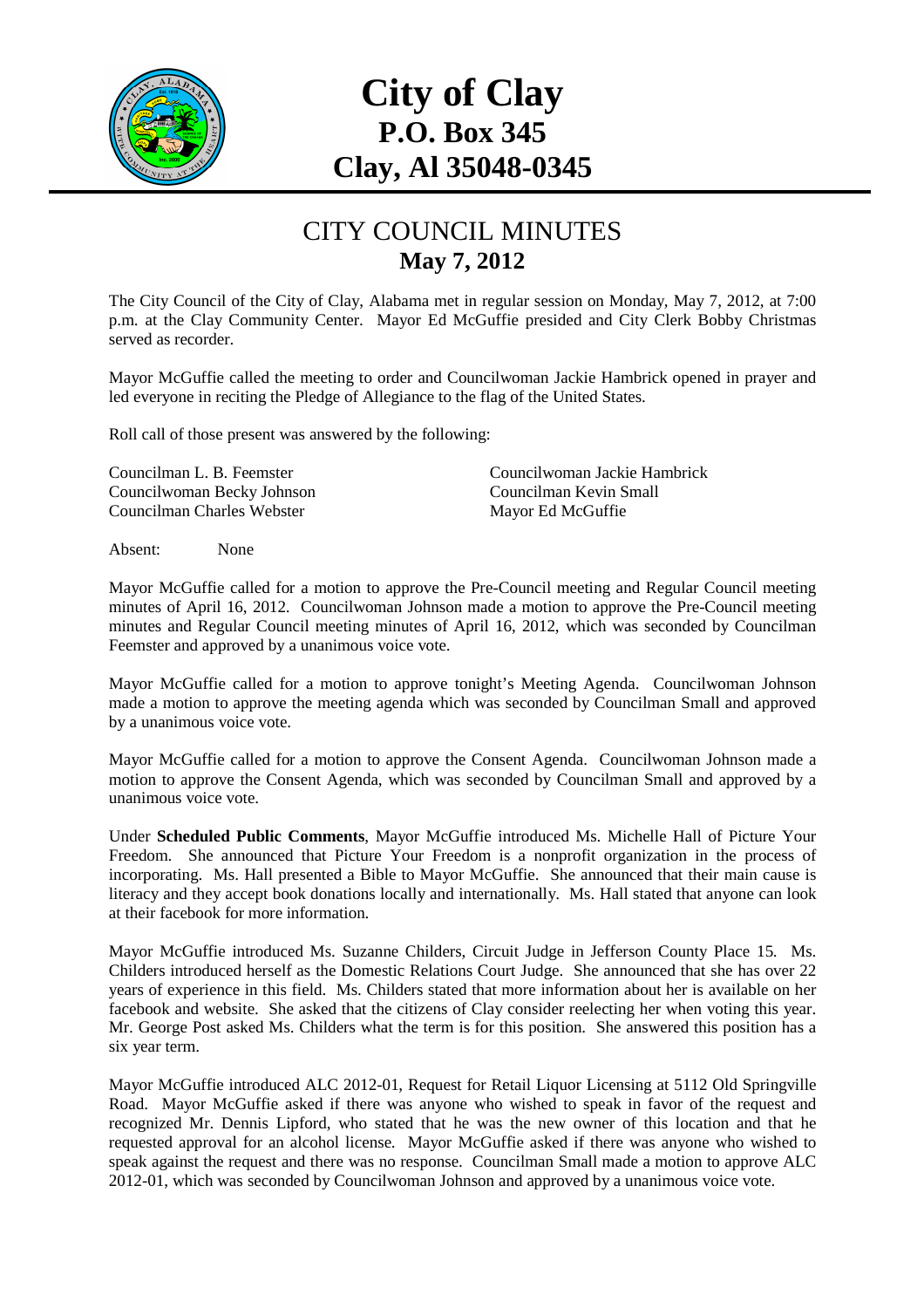

## **CITY OF CLAY CITY COUNCIL MINUTES May 7, 2012**

Mayor McGuffie introduced A2012-01, Zoning for Newly Annexed Property at 2441 Old Springville Road, which was summarized by City Clerk Bobby Christmas who stated that the Planning and Zoning Commission recommended this property be annexed with the zoning of Town Center Commercial. Mayor McGuffie asked if there was anyone who wished to speak in favor of the request and there was no response. Mayor McGuffie asked if there was anyone who wished to speak against the request and there was no response. Councilwoman Johnson made a motion to approve A2012-01, which was seconded by Councilwoman Hambrick and approved by a unanimous voice vote.

Under **Reports from Standing Committees** Councilman Feemster was recognized for a report from the **Public Safety Committee**. Councilman Feemster stated that he had nothing new to report.

Councilwoman Hambrick was recognized for a report from the **Committee on Community Development, Environmental, Historical, Library and Seniors.** Councilwoman Hambrick announced that the Library is getting ready to begin their summer reading program, the Fishing Rodeo will be held on June 16 and the Wear Cemetery Fence Dedication will take place on June 9. Councilwoman Hambrick called on Mr. Guy Scott for a report from the Senior Citizens Center. He stated the new Senior Citizens bus has arrived and announced two upcoming trips, one planned for May 9 to go to the Baron's baseball game, and the other planned for May 14 to tour Blount County's covered bridges.

Under **Committee on Annexation, Business, Census, Planning & Zoning and Schools**, Councilwoman Johnson reported on the following: (1) Clay May Days will be held May 19 at Cougar Drive and begin at 9:00 am. (2) Clay Chalkville High School Senior Kiara Parker was awarded the 2012 Kiwanis Club Youth of the Year. (3) Clay Chalkville High School's Key Club raised \$2,000.00 for weather radios at their yard sale. (4) Coach Hood invites the public to Cougar Stadium on Friday night to watch Clay Chalkville High School play Muscle Shoals. Tickets are \$5.00. (5) Will Hanson won 1<sup>st</sup> Place at the Eastern Women Art Show at Jefferson State Community College. Candice Short won 3<sup>rd</sup> place. (6) Clay Chalkville High School will host its Spring Concerts. The Chamber Choir's concert will be held May 15, the Symphonic Band's will be held May 10, and the full band concert will be held May 17. All will be held at the high school at 7:00 pm. (7) Graduation will be held on May 24 at Samford University. (8) Clay Chalkville Middle School dance team won the state championship and the regional championship competition. In February, they were named the Junior High Kick National Champions. (9) Clay Elementary  $5<sup>th</sup>$  grade graduation will be held May 22. (10) May 24 is the last day of school.

Under **Committee on Building Inspections, Sanitation, Streets and Utilities** Councilman Kevin Small had nothing new to report.

Councilman Webster was recognized for a report from the **Committee on Parks and Recreation**. He announced that the fishing rodeo will be held June 16 from 9am-1pm. He stated that this year the lake will be stocked with fish and that every kid will be given a rod and reel at this year's event. Councilman Webster made a motion to pay Southeastern Pond Management an amount not to exceed \$1,000.00 to treat an area of Cosby Lake which was seconded by Councilman Small and approved by a unanimous voice vote.

Under **Reading of Petitions, Applications, Complaints, Appeals, Communications, etc**. there was nothing to report.

Under the **City Clerk's Report**, City Clerk Bobby Christmas reported the account balances in the 4 & 5 Cent Gasoline Fund =  $$98,395.47$ ; 7 Cent Gasoline Fund =  $$135,394.09$ ; Capital Improvement Fund = \$197,126.57; Contractors Bond = \$43,375.76; General Fund = \$534,203.75; Library Fund = \$403.60; and Senior Citizens Fund = \$1,914.34.